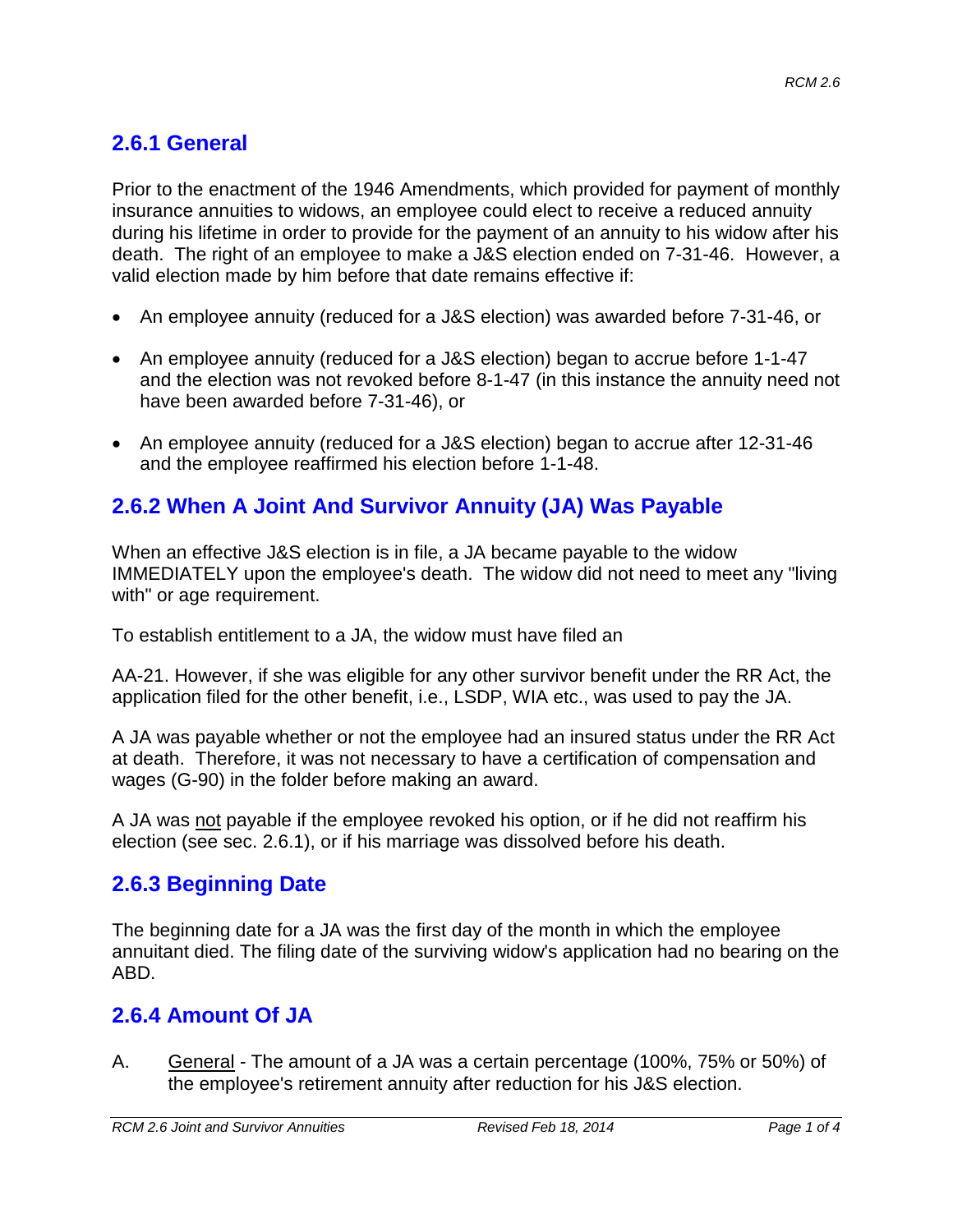(In the event a tier summary is required, the JA amount should be shown in the tier 2 section of Form G-369.)

- B. Options Available An employee could elect one of the 3 following options:
	- 1. OPTION A 100% of the reduced annuity payable to the employee annuitant, or
	- 2. OPTION B 75% of that annuity, or
	- 3. OPTION C 50% of that annuity.
- C. Determining Applicable Option If a J&S annuity was awarded the employee, the applicable option was determined from the latest award form in the claim folder. On award forms with a design date of 8-52 or earlier, the J&S information was shown in a Block headed "Reduced Annuity under Joint and Survivor Option \_\_\_\_\_\_\_\_\_\_". On later award forms, this statement is shown in the remarks block.

If the employee annuity began to accrue, but was not awarded before the employee died, check the claims folder for a J&S election or reaffirmation of election signed by the employee. The applicable option will be shown on the election.

In any case, review the material in file to make sure that the correct option is being paid or that the option was not revoked at a later date.

#### **2.6.5 Events That Do Not Affect JA**

- A. Entitlement to other RRA benefits.
- B. The widow's employment (excess earnings or RR employment are not applicable).
- C. The widow's remarriage. (Although entitlement to insurance annuities was terminated by remarriage prior to October 1981, entitlement to a JA continued even if the remarriage took place before the JA was awarded.
- D. Cost-of-living increases. A JA is not subject to cost-of-living increases.

### **2.6.6 Effect Of JA On Other RR Benefits**

Entitlement to a JA did not affect a widow's eligibility for an insurance annuity, an LSDP, or an RLS. A JA did not reduce the O/M formula rate of an insurance annuity.